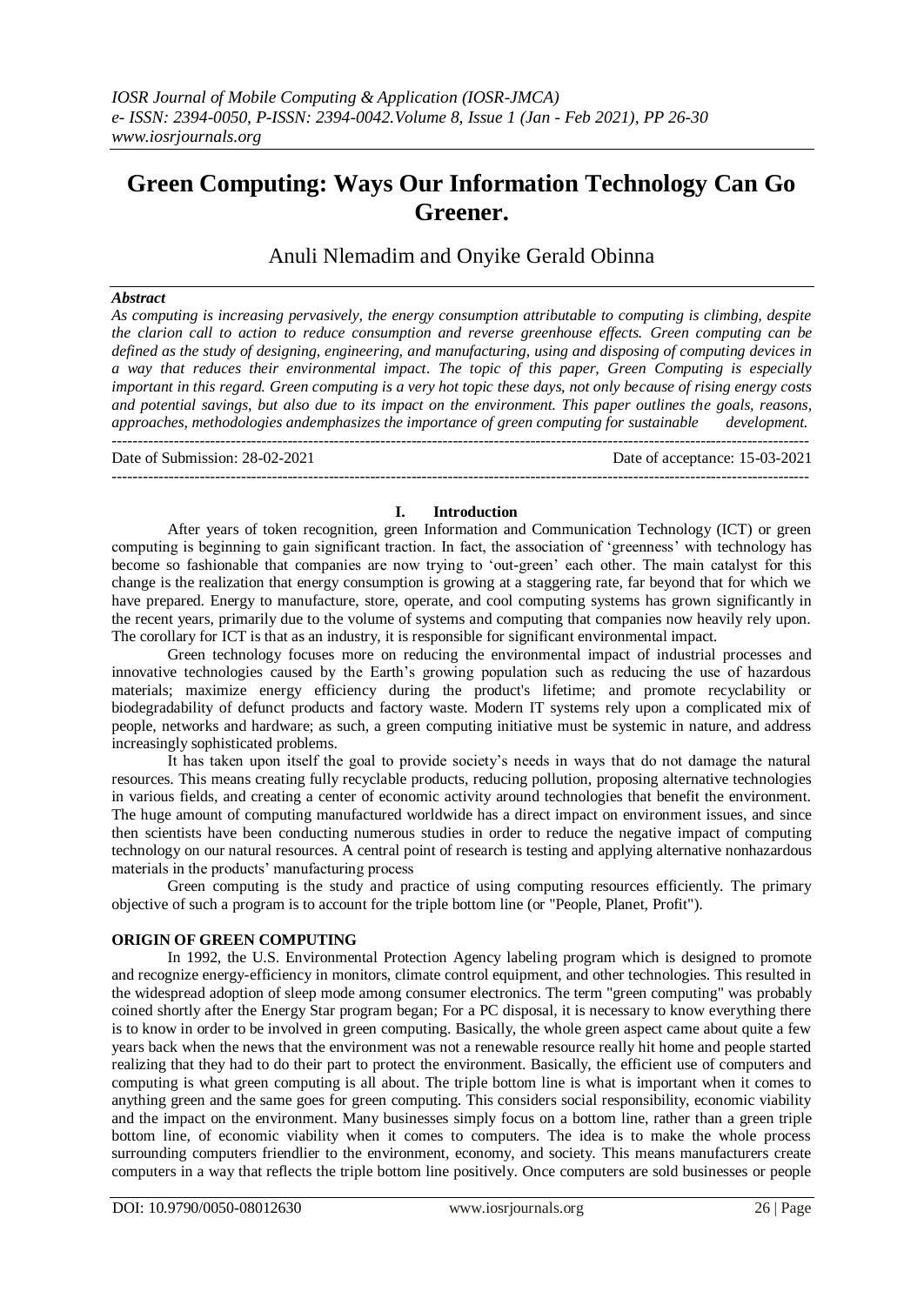use them in a green way by reducing power usage and disposing of them properly or recycling them. The idea is to make computers from beginning to end a green product.

# **II. Background**

#### **1. Governments go green**

Figure 1 : Energy Star

Many governments worldwide have initiated energy-management programs, such as Energy Star, an international standard for energy-efficient electronic equipment that was created by the United States Environmental Protection Agency in 1992 and has now been adopted by several other

#### **IMPORTANCE OF GREEN COMPUTING**

Green computing minimizes the use of electricity as well as energy and reduce environmental dissipate when we are using a computer. The green computing has the same goals with green chemistry, which is longer the life time of the product and makes the product more efficiency of energy; advance the discarded products and factory waste to be more easily recycled and biodegradable, use of the less hazardous materials.

It also strives to get economic achievability and better system performance and use due to abide your social and ethical responsibities in the economic sense, it has efficiency energy, a safe a total cost of ownership, which include the cost of disposal and recycling. Therefore it is the study and practice of using computing devices efficiently.

Enterprises with the technology and vision to produce productsand services that address environmental issues enjoy a competitive edge because many customers when making purchasing, leasing, or outsourcing decisions, have started to consider the service providers' environmental records and initiatives.

Organizations face lower energy costs and even save a lot on government taxes when they follow government policies on environment and produce goods following strict environment norms.

Investors and consumers are beginning to demand more disclosures from companies with regard to their carbon footprint as well as their environmental initiatives and achievements, and they have started discounting share prices of companies that poorly address the environmental problems they create. As a result of which, many businesses have begun showing their environmental credentials. For instance, the Carbon Disclosure Project is a recent initiative to request global companies to disclose their carbon emissions.

#### 2. **Ways of making our IT Green**

It is extremely ironic that all the helpful modern technology in the home and office which was meant to make our lives easier really has not. We have now increased humanity's environmental concerns over climate change and global warming with the new technologies. Good computing and network systems were meant to be enable the "paperless office". This might have meant fewer forests had to be sacrificed so that superfluous paper messages were required to be typed out. Perhaps more videoconferencing might have meant less business travel on jets around the world. Unfortunately, with the ever-increasing requirement of computers and electrical wizardry these very devices have succeeded in heating up the planet. It is estimated that 60 per cent of ambient office temperature is caused by technology such as computers and printers, heat that needs to be cooled using air conditioners that use even more power. It is also estimated that 60 per cent of computers are left on when the office is closed. Power wastage that could easily be reduced.

Making your Information Technology "Green" has recently become fashionable and has had major interest from the search engine company Google and computer chip manufacturer Intel. A senior executive at Google has said: "The average desktop PC wastes nearly half of its power, and the average server wastes onethird of its power. Ways of making our information technology greener are;

- Reuse and repair of information technology equipment, too much e-waste is thrown away in landfill sites and is hard to recycle.
- Print out fewer documents, read off the screen. Save paper and ink. Establish a code of practice designed to minimise unnecessary printing.
- Ensure unused equipment is turned off when it is not being used and that if the computer has to be left on that there is capacity for the computer to hibernate. Identify computer management practices that reduce power consumption. Educate staff to the benefits of saving energy and recycling. IT departments can also configure PCs to shut down after a period of inactivity
- When purchasing new computer equipment, choose energy-saving devices that have been manufactured in an environmentally-conscious fashion.
- Find out how much energy your computer and technology systems use and monitor ongoing consumption levels.
- Consider carefully about whether you really need a new computer or gadget. Could upgrading your existing computer or device serve the same purpose?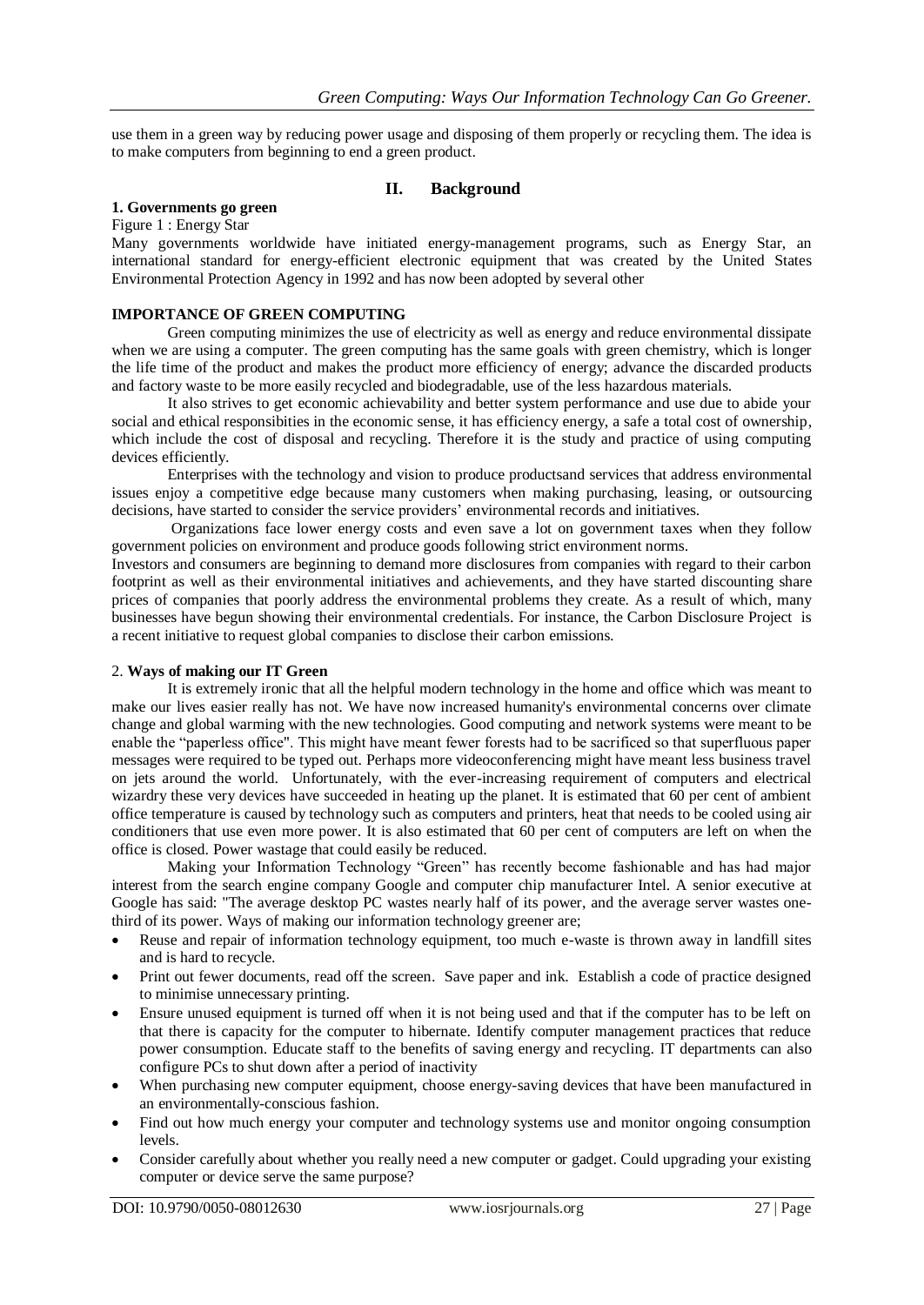- Upgrade the computer memory or hard disk space as much a possible as an alternative to purchasing new devices.
- Many small offices now have networks, which store documents. They can also be used to share applications, so that the computer on your desk doesn't need as much computing power;
- Strip your software down to the essentials and do not use valuable space or processor memory on programmes and files you do not use.
- Although Microsoft Office may slow to a crawl on your computer perhaps, smaller more specialist programmes will not.
- Keep your computer well-tuned. You are more likely to want to keep a computer longer if it runs better.
- When computers need to be recycled that they are safely disposed of and recycled if possible. Dispose of old hardware responsibly; send old computers to be reconditioned and recycled.
- o Computer plastics removed from computer equipment can be processed into chip form for re-use in new products
- o Computer circuit boards when removed and separated for refining. This provides the only safe method for heavy and precious metal extraction, whilst at the same time removing hazardous chemical products.
- o Computer cases, drive chassis, heat sinks and faraday cages can be stripped for processing of ferrous and non-ferrous metals.
- o Cables can be removed and melted down for metal extraction. A percentage of cables can be re-used.
- o Computer hard drive casing and data storage platters are crushed and melted down as scrap metal.
- o The implementation of the Landfill Regulations, Hazardous Waste Regulations and the WEEE Regulations resulted in computer monitors and flat screens (with their Mercury cold cathode tubes) being officially classified as hazardous waste, and therefore not suitable for disposal in the general waste stream. UK legislation now does not permit the disposal of computer screens in Landfill and the Environment Agency classes these units as hazardous waste. Monitors must now be recycled or disposed of at special disposal centres.
- You may consider recycling your computer to a computer community-recycling agency such as Community Computers http://www.communitycomputers.org/ or Oxfam http://www.oxfam.org/ Most of these organizations have a minimum specification for accepting a working computer. You would need to ensure that any data on your computer's hard drive had been safely deleted or the hard disc physically destroyed (especially if it contained patient data). The hard disc can be destroyed by removing it and smashing it with a large hammer!
- IT departments can also configure PCs to shut down after a period of inactivity

Instead of having one computer for each service or set of services, you can instead consolidate each server onto a larger virtualized system that uses its resources to the fullest, and has a much smaller energy footprint. It consists of virtualised servers, grid computing, data centre automation and provisioning, and virtual networking and telecommuting. This benefits the system in several ways:

- It reduces the total amount of hardware used in your environment
- Idle Virtual servers can be powered off
- The virtualized server will have much less idle time and waste less
- The total volume of space, air, and rent will be reduced. Data centres can use up to 100 times the energy per square foot of typical office space.
- Some power companies pay rebates for conversion to virtualized systems.

There is a strong connection between virtualization, capacity planning, and performance management because of the extreme performance requirements that are placed on virtual servers. Once in place, virtual systems have a unique power flexibility that allows for power consolidation, efficiency, and ability to power-off unused systems.

o

Cooling the tremendous amounts of heat generated by computers is essential in order to keep the equipment and the software stable. This cooling in turn requires a significant amount of energy which can be estimated at between 30% to 50% of the energy used to power the hardware. This means that for each 100 kilowatt-hours used to power a system, 50 kilowatt-hours could be required to cool it.

Energy consumption can be reduced by concentrating on the initial source of the energy burned in the computer. Energy efficient fans, CPUs, power supplies, disks, and related components can make a big difference that pays huge dividends. Other ways to effect efficient cooling

- 1. System design and load matching
- 2. Use of efficient power equipment which exist today
- 3. Floor layout and vent layout design

4. Coupled cooling systems that directly cool and exhaust.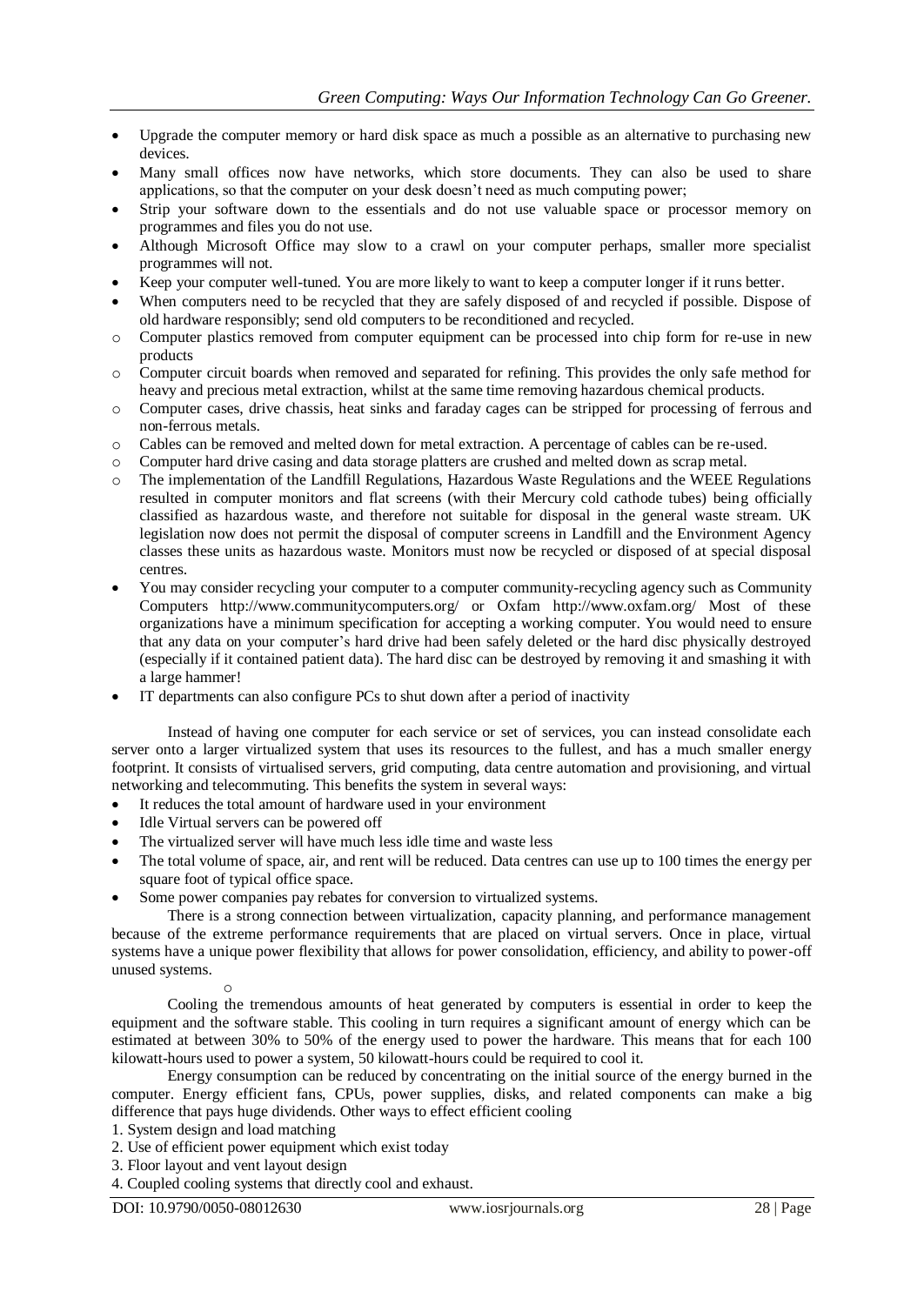o The number one fallacy that many companies have is that throwing more hardware at a problem will solve every computing problem known to man. Adding more hardware does not always imply better performance. Complex systems react very differently to the numbers of servers you have.

You might be overloading the network, database, or other resources.

Design to Fit (or sizing) means that the computing system is designed and built to accommodate only what the computing requirements plus some "reasonable" surplus capacity. Design to Fit is a very effective way to insure performance without overspending on energy and hardware. Make sure you spend sufficient resources to determine your overall needs, and design that into your systems and infrastructure.

Another mistake you see floating around is that you need to have all the capacity you'll ever need right now. This can lead again to over-built systems that sit idle for years until they see some action or the scrap heap. A more sensible plan is to use capacity planning techniques to limit and build out your systems as you need them. After all, newer systems use less energy and give you better performance.



Having capacity planning management in place allows you to grow your environment as you need it, just like the just in time (JIT) processes used in manufacturing. It allows you to grow your IT as needed, save energy with fewer components, and purchase more power efficient systems later in the purchase cycle. Just In Time (JIT) is an inventory strategy implemented in manufacturing proven to save millions by reducing inprocess inventory and its associated storage and energy costs. The same techniques can be used by IT.

## **III. Conclusion And Recommendation**

Green computing minimizes the energy consumption of the organization. Appropriate legislations, regulations, user education and awareness and recycling are some of the solutions to reduce power consumption and minimize environmental waste. Government can discourage the irresponsible disposal of computer hardware that generally lack biodegradability by putting in place a proper ICT waste management body and also giving low tax incentives to industries that do not practice Green computing.

It is estimated that out of \$250 billion per year spent on powering computers worldwide only about 15% of that power is spent computing- the rest is wasted idling. In enterprises, we must be smarter about the technology tools we choose to use. This requires for all of us to understand the possible adverse impacts of the tools and understand how to reduce these impacts, taking action to implement justifiable efforts in practice. Presently, with a greater concern for the environment, green computing is well practiced in most institutions and industries, and has contributed substantially to reducing carbon emissions and conserving the environment. Office staff, managers and all other stake holders can start by making small contributions towards sustainability implementing at least the concepts and guidelines discussed here. Such small contribution can lead to a substantial improvement in energy efficient and environment friendly enterprise structures and save time, money and resource on maintenance.

#### **References**

- [1]. Philip Carinhas, "Green Computing Guide," September 16 2009.
- ERCIM News79, "Towards Green ICT," October 2009.
- [3]. Department of the Premier (Free State Province), "Green Computing", 2007.
- [4]. The Future of Things website [\(www.thefutureofthings.com\)](http://www.thefutureofthings.com/), "Green Computing", November 19, 2007.<br>[5]. https://www.techopedia.com
- https://www.techopedia.com
- [6]. [http://www.open](http://www.open/) office.org/